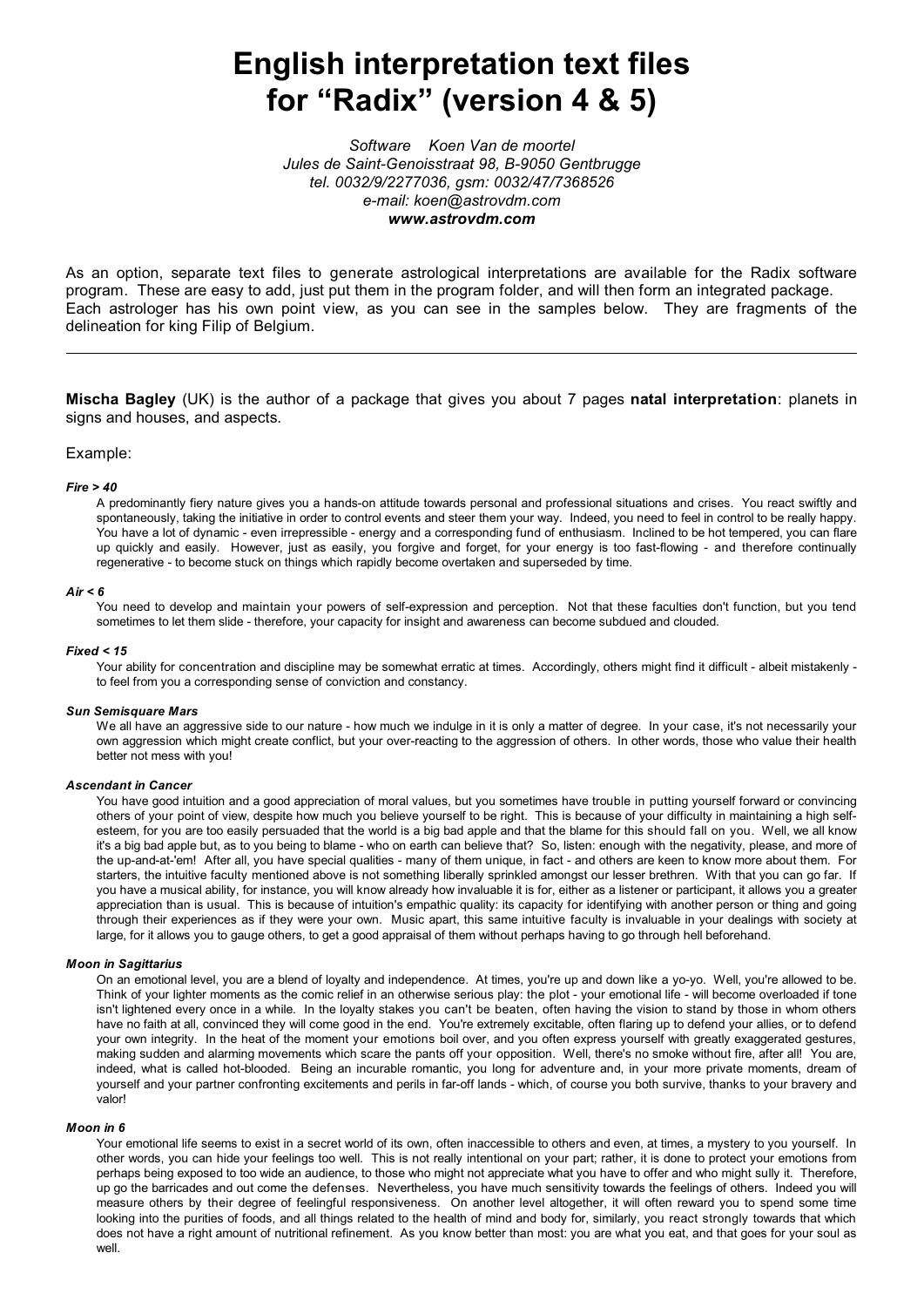#### *Moon Trine Venus*

Your affections and your emotional life work pretty harmoniously together, giving you the confidence needed to express yourself to your partner without the fear of misunderstanding or rejection. You have an eye for the most attractive of partners, and it would be surprising if you didn't try to use your physical appearance to the best possible advantage.

# *Moon Square Mars*

Emotionally, you often find yourself living on a knife-edge. You experience feelings passionately, though sometimes you have a little difficulty in keeping them in check. Thus, you're not always necessarily a peacemaker. It's not that you're intentionally provocative or aggressive - more to the point is that, because emotional harmony is sometimes elusive with you, you over-react to others whose behavior you might find slightly off-center.

#### *Moon Trine Uranus*

You're one of the lucky ones who can turn emotional turmoil into something constructive and creative. The point here is that turmoil is the essential pre-existent ingredient; you need it to be creative. It's the disruption itself which directs the positive outcome. In other words, there's no peace without first there being a little war. Emotionally speaking, that is.

## *Venus in 10*

Everybody likes to attain some degree of authority in their lives, but you especially. It will never be good enough merely to remain just one of the many; much better to be one of the elite few! We are not talking about snobbery here, rather about the desire to achieve, particularly those worldly things of wealth and status.

The same texts as used in Robert Hand's "**Professional Natal Report**" program (Astrolabe Software) can be used in Radix, to produce a very complete horoscope delineation (±18 pages A4) written by astrologer **Steve Blake**. This package will give you the planet distribution in hemispheres, elements and qualities, the planets and node in signs and in houses, meaning of the house cusps in the signs, all major aspects and semi-sextiles, quincunx's semi- and sesquiquadrates, and if any, stelliums and intercepted signs!

#### Example:

#### *Fixed < 15*

You tend to find it very difficult to stick to anything once you have begun it -- whether it be a job, a diet or a relationship. Your life must always be filled with variety and change in a never-ending kaleidoscopic manner or you get extremely frustrated. Unless you learn to build some stability into your life, others will tend to think that you can never carry anything through to conclusion.

#### *Fire > 40*

You are the original self-starter. You do not need any external stimuli to get you moving in new directions. You despise static, unchanging and unyielding situations and will exert your best efforts to change them if they exist. Very courageous, extremely active and quite dramatic, you can be an effective leader -- and will be the first in line to explore uncharted regions. However, your tendency to act first and think later can lead others to accusing you of insensitivity. Learn to be more aware of others' feelings.

#### *Air < 6*

Your tendency to react to situations directly and spontaneously prompts you to be suspicious of those who prefer to think things through before taking action. Also, your lack of forethought sometimes causes you to miss important interrelationships. This can cause you to get in over your head and wonder how you got there. You need to learn to carefully analyze any problem, especially before making any major decision or commitment.

#### *Moon in Sagittarius*

An idealist, you prefer the grand, the beautiful, the good and the noble. You get very disappointed when your high expectations in life are not met. Very curious by nature, you enjoy traveling and learning about other peoples and cultures. Try to avoid your tendency to ignore the small but important details of living. You are independent and free, and you want others to be that way, too. Optimistic, buoyant and cheerful, others like to have you around. You have an incessant desire to learn as much as possible about metaphysics, religion, philosophy and any other broad, deep subject. Your life tends to be punctuated by bursts of energy and frenetic activity.

#### *Node in Virgo*

You're usually quite at ease in leaving leadership roles in the hands of others. You would rather tend to the thousand and one details that need to be accomplished to keep any group going. Although you're very fussy and high-minded when it comes to choosing your associates, once your loyalty is given you can be trusted with many of the practical aspects of any project that is being undertaken. Usually quite unselfish, you will toil long hours in the service of any worthy cause that demands your attention. But be careful that your perfectionist tendencies don't get in the way of making real progress. (In other words, don't waste your time dusting clean shelves!)

#### *Moon Square Mars*

Your moods are so changeable and you are so restless and full of energy that it can be very difficult for others to deal with you on a regular basis. Irritability and argumentativeness do not make for pleasant companionship, therefore you must find some way to use up your excess energy in ways that will not be threatening to others -- sports, for example. Your temper is quick and explosive and you must learn to contain it. Because you tend to take action only after strong emotional input, try to seek out the advice of a respected and practical friend before you make major decisions.

#### *Mars Conjunct Midheaven*

You are very aware of yourself and what you need to accomplish in order to attain your life goals. Extremely self-confident, you are not afraid to make decisions, especially if they affect you directly. You are so independent that you may find it difficult to work well as a member of a team -- and you also may be unable to delegate authority, preferring to do everything yourself. This, of course, can cause you to overextend yourself, so you must be sure that you properly marshal your energies lest you suddenly "run out of gas".

#### *Moon Trine Venus*

Your grace, beauty and sincerity attracts others to you. You are like an oasis of peace and tranquillity in the midst of most other people's stresses and tensions. You deeply care about the needs of others and go out of your way to provide rest, safety and nurture. Your strong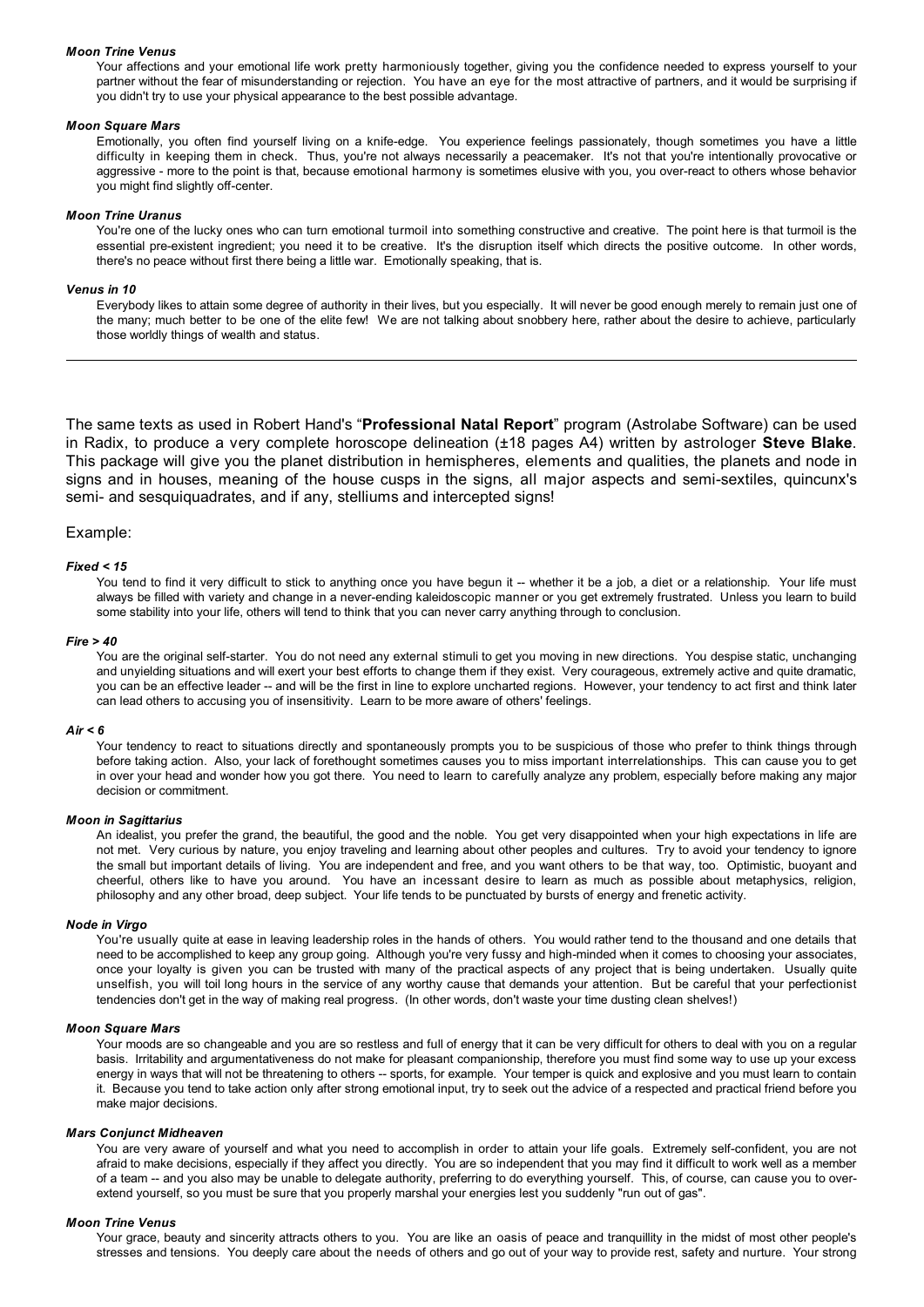sense of what is aesthetically pleasing will allow you to be either an artist yourself or, at the very least, an admirer of the arts. But you are not very aggressive and tend to let life come to you. Should you find things getting repetitive and boring, make your daily routine more varied.

## *Moon Trine Uranus*

Your fiercely independent life style is more important to you than settling down to any sort of rigid routine. You are known for demanding the right to do whatever you want to whenever you want to. This leads you to at times be so rash and impulsive that you do things that you later regret. You fear close, intense emotional involvements. For you, a commitment involves giving others the freedom to be themselves at all times -- and you usually accomplish this by pushing them away from you.

#### *Sun Semisquare Mars*

You are known for being bold, blunt and direct when dealing with people. While it is refreshing to be so honest, you are often lacking in tact and can become quite offensive, especially to those with delicate feelings. Learn to notice the reactions of your associates. If they start avoiding you or if they become argumentative, you are probably coming on too strong, even though you personally do not think so.

#### *Sun Quincunx Node*

Community service occupies a great deal of your time and energy, and it's both a curse and a blessing for you. You tend to regret how this activity takes time away from your home, family and loved ones, yet you see that you can actually make an impact. Thus you often go around grumbling and moaning about what you're doing, but your associates usually just give you a wide berth because they know you don't really mean it. Try not to let your anxiety and tension show to those you are attempting to assist -- they don't need any more unpleasantness in their lives. Perhaps you would feel more comfortable working behind the scenes in some manner.

#### *Ascendant in Cancer*

Very sensitive by nature, you prefer to be in your own familiar surroundings. Cautious and conservative, you make changes in your life only very slowly, if at all. You do not open up easily to strangers. Friendships are made for life, however -- once given, your trust is forever. Your mother, your home as a child and your early family life in general are very important to you. You are also very sentimental. When you feel self-confident, you are gentle, giving and protective of the needs of others. But when you feel insecure or threatened, you become overly sensitive to criticism, shy, withdrawn and moody. You have a strong need for security -- in the sense that you are being loved, nourished and protected.

# *No Planets in 1*

You have no planets in the first house. This does not mean that you do not have a personality, just that the way that others regard you is not usually a major issue for you. Look to the house position of the SUN, MARS and SATURN to learn how your sense of personal identity is integrated into your overall character.

# *House 2 in Cancer*

You tend to be cautious and conservative with your own personal resources. You are very sentimentally attached to what you have and will only share it with those to whom you are emotionally committed. Security, the feeling of being loved and wanted and needed, is an issue that looms large in your life. When you feel secure, you are very sensitive to the needs of others and will go out of your way to accommodate them. When you feel ill at ease or threatened, you withdraw and become very stingy, moody and ill-mannered. You are at your best when dealing with the public -- your innate sensitivity to its needs allows you to be effective and caring and this assures success. You love to spend money and time on your home, family and children.

#### *Mercury in 10*

Your career will involve the use of your mind or perhaps the development of some skill that demands great hand-eye coordination. Advanced training and education will be important to you, not only because you have the aptitude for it, but also because you can apply the things you learn in practical and concrete ways. You are very good at expressing yourself through speech or writing and may well be attracted to a career in teaching, travel or communications.

#### *Venus in 10*

You see the world as being a beautiful, friendly and enjoyable place. The warmth and love and support provided by your home situation as a young person has had a great influence on your outlook as an adult. But you are not very aggressive and tend to think that the world should come to you rather than you going out to it. One of your better qualities is your ability to relate well to others. You are quite popular due to your personal warmth and gracious charm. Careers that involve a great deal of interpersonal contact should appeal to you.

Do you want more explanation of the **transits**? Then the package written by Ernie James (UK) is ideal. It gives you 4 to 20 lines about every major transit aspect!

# Example:

# *jup (11) trine plu ( 3): 1/8/1999- 14/8/1999*

You may put forth a fanatic endeavor to succeed. Your efforts will be farreaching, and geared to your becoming the best at whatever it is you want to do. Others may think you are big headed, but you don't pay the same attention to their opinions that you once might have. Your energy level is tremendous, so channel it in a positive direction. Travelling and foreign affairs are lucky and transformative, and you are successful in both business and love.

# *jup (11) trine jup ( 6): 1/8/1999- 9/8/1999*

This should be an extremely fortunate period for you. Your worries should be very few. Contentment and success is yours almost for the asking. Listen to your instincts, and think positively in everything you do. Long-standing problems will be resolved now; solutions will present themselves. Accept any kind of invitation. Some form of recognition will be offered to you, and a lovely gift or golden opportunity will be the result. This is an excellent time to begin any new enterprise. Settle your disputes now; both personal, and those to do with the courts. In both cases, the result should be favorable.

# *sat (11) square ura ( 3): 1/8/1999- 6/10/1999 (exact: 14/8/1999, 14/9/1999)*

Possibly because of past mistakes on your part, you seem to struggle now against personal restriction. Some kind of separation could occur, perhaps because of your own stubbornness and pride. In some way, you feel restricted in that part of yourself which is most